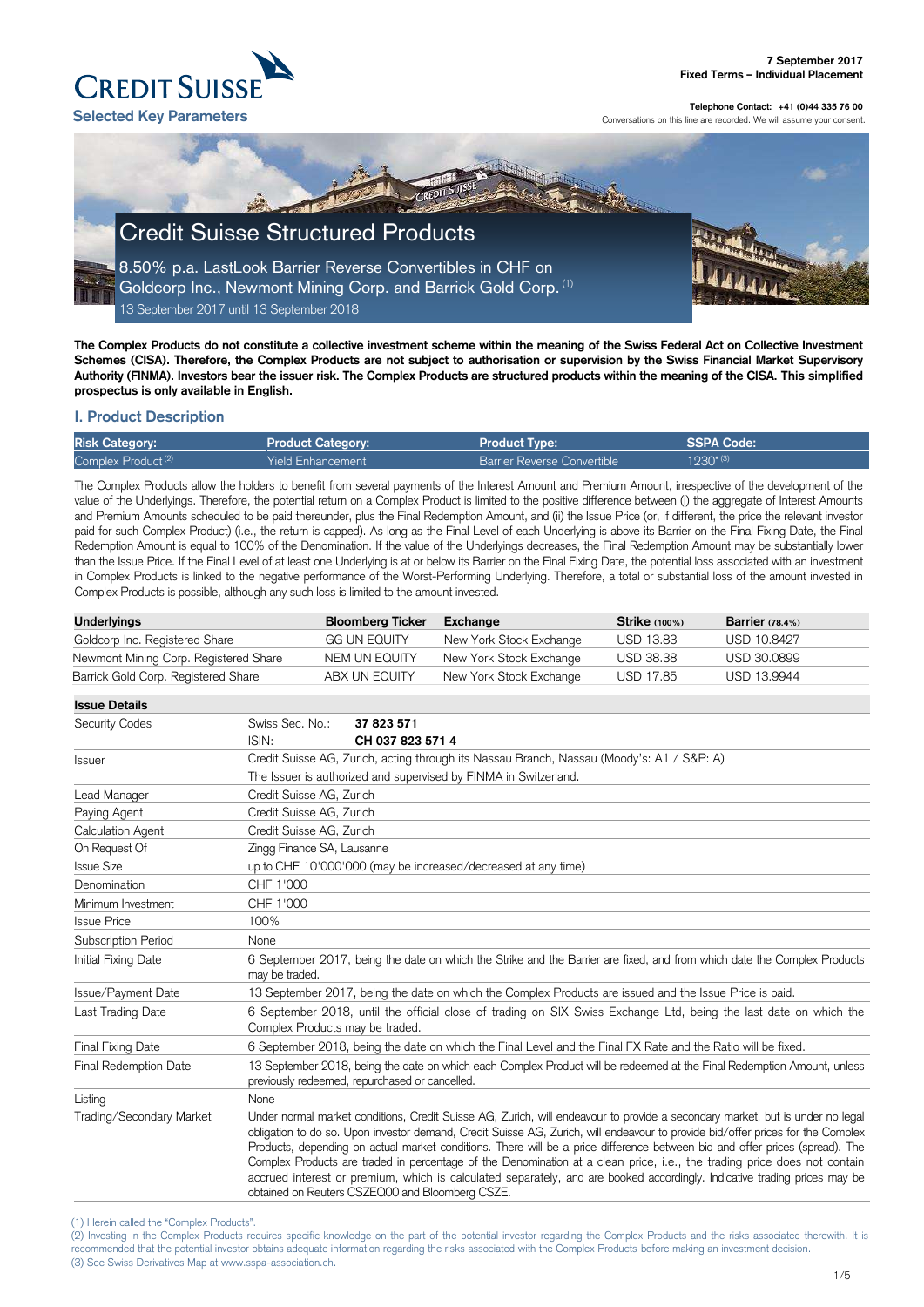| Minimum Trading Lot                            | CHF 1'000                                                                                                                                                                                                                                                                                                                                                                                                                                                                                                                                                                                                                                                                                                                                                              |
|------------------------------------------------|------------------------------------------------------------------------------------------------------------------------------------------------------------------------------------------------------------------------------------------------------------------------------------------------------------------------------------------------------------------------------------------------------------------------------------------------------------------------------------------------------------------------------------------------------------------------------------------------------------------------------------------------------------------------------------------------------------------------------------------------------------------------|
| Clearing                                       | SIX SIS Ltd, Euroclear S.A., Clearstream Banking                                                                                                                                                                                                                                                                                                                                                                                                                                                                                                                                                                                                                                                                                                                       |
| Form                                           | <b>Uncertificated Securities</b>                                                                                                                                                                                                                                                                                                                                                                                                                                                                                                                                                                                                                                                                                                                                       |
| Governing Law/Jurisdiction                     | Swiss Law/Courts of Zurich 1                                                                                                                                                                                                                                                                                                                                                                                                                                                                                                                                                                                                                                                                                                                                           |
| Publication                                    | Any amendment to the Complex Products will be published on www.credit-suisse.com/derivatives.                                                                                                                                                                                                                                                                                                                                                                                                                                                                                                                                                                                                                                                                          |
| Main Sales and Offering<br><b>Restrictions</b> | U.S.A., U.S. Persons, Singapore, European Economic Area, Hong Kong, United Kingdom, Canada, The Bahamas<br>Further information as well as a non-exhaustive list of additional sales and offering restrictions are available in the Base<br>Prospectus for the issuance of Yield Enhancement Products of Credit Suisse AG dated 22 June 2017 on www.credit-<br>suisse.com/derivatives under "Base Prospectuses".                                                                                                                                                                                                                                                                                                                                                        |
|                                                | General: Except as set out in the documentation, no action has been or will be taken that would permit a public offering<br>of Complex Products or possession or distribution of any offering material in relation to Complex Products in any<br>jurisdiction where action for that purpose is required. No offers, sales, deliveries or transfers of Complex Products or the<br>Underlying(s) (if any) to be delivered upon redemption of the Complex Products, or distribution of any offering material<br>relating to Complex Products, may be made in or from any jurisdiction except in circumstances which will result in<br>compliance with any applicable laws and regulations and will not impose any obligations on the Issuer or the relevant<br>dealer(s). |
| Interest   Premium                             |                                                                                                                                                                                                                                                                                                                                                                                                                                                                                                                                                                                                                                                                                                                                                                        |
| Interest Amount                                | 0.00% p.a. of the Denomination, i.e., CHF 0.00 for 180 days.                                                                                                                                                                                                                                                                                                                                                                                                                                                                                                                                                                                                                                                                                                           |
| Premium Amount                                 | 8.50% p.a. of the Denomination, i.e., CHF 42.50 for 180 days.                                                                                                                                                                                                                                                                                                                                                                                                                                                                                                                                                                                                                                                                                                          |
| Interest/Premium<br>Payment Date(s)            | 13 March 2018 and 13 September 2018, being the date(s) on which the Issuer shall pay the Interest Amount and the<br>Premium Amount per Complex Product to the holders, unless previously redeemed, repurchased or cancelled.                                                                                                                                                                                                                                                                                                                                                                                                                                                                                                                                           |
| Business Day Convention/<br>Day Count Fraction | Modified following, unadjusted, 30/360.                                                                                                                                                                                                                                                                                                                                                                                                                                                                                                                                                                                                                                                                                                                                |
| Redemption                                     |                                                                                                                                                                                                                                                                                                                                                                                                                                                                                                                                                                                                                                                                                                                                                                        |
| <b>Final Redemption Amount</b>                 | If the Final Level of each Underlying is above its Barrier, a cash amount equal to 100% of the Denomination; or<br>(i)<br>If the Final Level of at least one Underlying is at or below its Barrier, the number of Worst-Performing Underlyings<br>(ii)<br>specified in the Ratio of the Worst-Performing Underlying. Fractions will not be cumulated and will be paid in cash (based on<br>the Final Level of the Worst-Performing Underlyingand its Final FX Rate). In this case, the investor will have to bear the usual<br>transaction fees, based on the Strike of the Worst-Performing Underlying.                                                                                                                                                               |
| Settlement Type                                | physical settlement or cash settlement.                                                                                                                                                                                                                                                                                                                                                                                                                                                                                                                                                                                                                                                                                                                                |
| Ratio                                          | with respect to each Underlying, the Denomination multiplied by the Final FX Rate of such Underlying, divided by its<br>Strike, being the number of Underlying(s) per Complex Product, as determined by the Calculation Agent on the Final<br>Fixing Date.                                                                                                                                                                                                                                                                                                                                                                                                                                                                                                             |
| Worst-Performing Underlying                    | out of all the Underlyings, the Underlying in respect of which its Final Level divided by its Strike results in the lowest<br>value.                                                                                                                                                                                                                                                                                                                                                                                                                                                                                                                                                                                                                                   |
| <b>Strike</b>                                  | with respect to each Underlying, the relevant Strike specified in the table above, being 100% of its level at the Valuation<br>Time on the Initial Fixing Date.                                                                                                                                                                                                                                                                                                                                                                                                                                                                                                                                                                                                        |
| <b>Final Level</b>                             | with respect to each Underlying, 100% of its level at the Valuation Time on the Final Fixing Date.                                                                                                                                                                                                                                                                                                                                                                                                                                                                                                                                                                                                                                                                     |
| Final FX Rate                                  | with respect to each Underlying, the prevailing spot rate at the time the Calculation Agent determines the Final Level of<br>such Underlying on the Final Fixing Date, which is determined by the Calculation Agent as the number of units of the<br>currency in which such Underlying is quoted that could be bought with one unit of the settlement currency at such time<br>on the Final Fixing Date (or, if no direct exchange rates are published, the effective rate resulting from the application of<br>rates into and out of one or more intermediate currencies).                                                                                                                                                                                            |
| <b>Valuation Time</b>                          | with respect to each Underlying, its scheduled closing time.                                                                                                                                                                                                                                                                                                                                                                                                                                                                                                                                                                                                                                                                                                           |
| <b>Barrier</b>                                 | with respect to each Underlying, the relevant Barrier specified in the <b>table above</b> , being 78.4% of its Strike.                                                                                                                                                                                                                                                                                                                                                                                                                                                                                                                                                                                                                                                 |
| Fee                                            |                                                                                                                                                                                                                                                                                                                                                                                                                                                                                                                                                                                                                                                                                                                                                                        |
| Fee                                            | up to 1.00% p.a. (in percent of the Denomination and included in the Issue Price)                                                                                                                                                                                                                                                                                                                                                                                                                                                                                                                                                                                                                                                                                      |
| (paid to Zingg Finance SA)                     |                                                                                                                                                                                                                                                                                                                                                                                                                                                                                                                                                                                                                                                                                                                                                                        |

#### **Swiss Taxation**

The following statements and discussions of certain Swiss tax considerations relevant to the purchase, ownership and disposition of the Complex Products are of a general nature only and do not address all potential tax consequences of an investment in the Complex Product under Swiss law. This summary is based on treaties, laws, regulations, rulings and decisions currently in effect, all of which are subject to change. It does not address the tax consequences of the Complex Products in any jurisdiction other than Switzerland.

Tax treatment depends on the individual tax situation of each investor and may be subject to change.

Potential investors will, therefore, need to consult their own tax advisors to determine the special tax consequences of the purchase, ownership and sale or other disposition of a Complex Product. In particular, the precise tax treatment of a holder of a Complex Product needs to be determined with reference to the applicable law and practice at the relevant time.

The investors shall be liable for all current and future taxes and duties as a consequence of an investment in Complex Products. The income tax treatment as depicted below is applicable to individual persons with tax residence in Switzerland and private assets. Withholding tax and stamp taxes are applicable to all investors; however, specific rules apply with respect to certain types of investors and transactions.

No Swiss withholding tax (*Verrechnungssteuer*).

The issuance, sale or purchase and redemption of Complex Products are not subject to securities transfer stamp tax (*Umsatzabgabe*).

The delivery of the Worst-Performing Underlying, if any, is subject to securities transfer stamp tax at a rate of up to 0.15%, in case of Underlying(s) issued by a Swiss issuer and of up to 0.30%, in case of Underlying(s) issued by a non-Swiss issuer, provided, in both cases, that a Swiss securities dealer for purposes of securities transfer stamp tax, such as a Swiss bank, is involved as a party or an intermediary in the transaction and no exemption applies. The securities transfer stamp tax is based on the Strike of the Worst-Performing Underlying.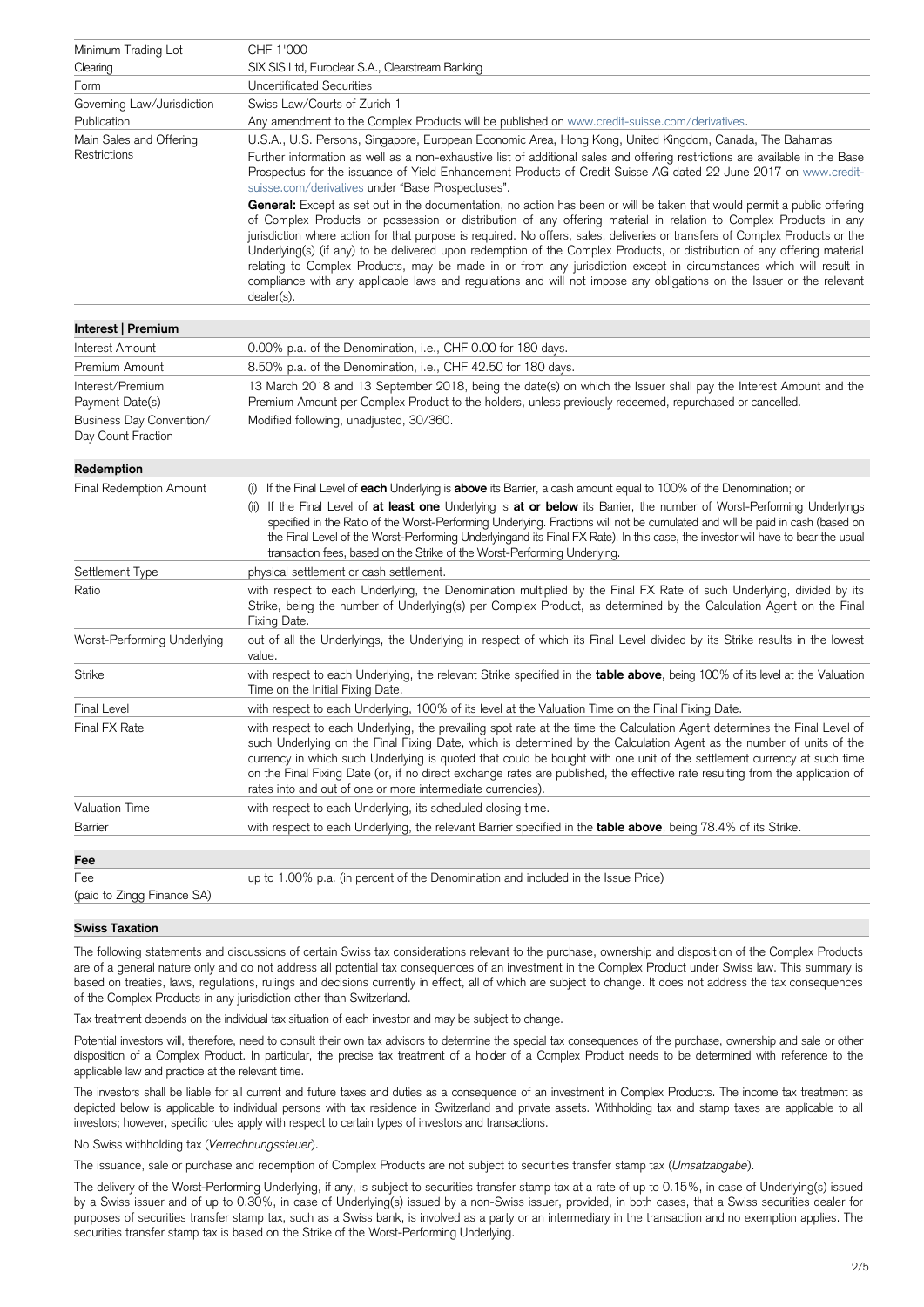The interest payment of 0.00% p.a. (CHF 0.00 for 180 days) is subject to income tax for Swiss resident private investors. The premium payment of 8.50% p.a. (CHF 42.50 for 180 days) qualifies for tax-free capital gain for Swiss resident private investors.

### **Withholding Tax**

Investors in this Complex Product should note that payments under this Complex Product may be subject to withholding taxes (including, but not limited to, United States withholding taxes imposed pursuant to FATCA (as defined in the Base Prospectus) or Section 871(m) of the US Internal Revenue Code of 1986, as amended). Any payments due under this Complex Product shall be paid net of such tax. Please refer to the Terms and Conditions and the Base Prospectus for further detail. In the event that any withholding taxes are applicable to any amount payable under this Complex Product, the Issuer shall not be obligated to pay additional amounts in connection with any amounts so withheld.

### **The Issuer expressly disclaims all liability in respect of any tax implications.**

# **II. Profit and Loss Prospects**

### **Profit Prospects**

The Complex Products allow the holders to benefit from several payments of the Interest Amount and Premium Amount, irrespective of the development of the value of the Underlyings. Therefore, the potential return on a Complex Product is limited to the positive difference between (i) the aggregate of Interest Amounts and Premium Amounts scheduled to be paid thereunder, plus the Final Redemption Amount, and (ii) the Issue Price (or, if different, the price the relevant investor paid for such Complex Product) (i.e., the return is capped). As long as the Final Level of each Underlying is above its Barrier on the Final Fixing Date, the Final Redemption Amount is equal to 100% of the Denomination.

### **Loss Prospects**

If the value of the Underlyings decreases, the Final Redemption Amount may be substantially lower than the Issue Price. If the Final Level of at least one Underlying is at or below its Barrier on the Final Fixing Date, the potential loss associated with an investment in Complex Products is linked to the negative performance of the Worst-Performing Underlying. Therefore, a total or substantial loss of the amount invested in Complex Products is possible, although any such loss is limited to the amount invested.

| <b>Calculation Examples of the Final Redemption Amount</b>                                |                                                                                                 |  |
|-------------------------------------------------------------------------------------------|-------------------------------------------------------------------------------------------------|--|
| Performance of the <b>Worst-Performing</b><br><b>Underlying</b> on the Final Fixing Date: | Final Redemption Amount per Complex Product:                                                    |  |
| + 80%                                                                                     | CHF 1'000 (the Final Level of the Worst-Performing Underlying is above its Barrier).            |  |
| $-15%$                                                                                    | CHF 1'000 (the Final Level of the Worst-Performing Underlying is above its Barrier).            |  |
| - 70%                                                                                     | Delivery of the number of Underlying(s) stated in the Ratio of the Worst-Performing Underlying. |  |

This table shows exemplary redemption scenarios regarding the Final Redemption Amount as per the Final Redemption Date for illustrative purposes only and does not constitute a price indication for the Complex Products or the Underlyings. During the term of the Complex Products, additional risks and other factors may influence the market value of the Complex Products. As a consequence, the pricing in the secondary market may differ significantly from the above table.

## **III. Important Risks for Investors**

### **Important Risks**

### Issuer Risk

Investors bear the Issuer risk. The Complex Products' retention of value is dependent not only on the development of the value of the Underlying(s), but also on the creditworthiness of Credit Suisse AG, which may change over the term of the Complex Products. Furthermore, the Issuer's ability to fulfill its obligations under the Complex Products may be affected by certain other factors, including liquidity risks, market risks, credit risks, cross-border and foreign exchange risks, operational risks, legal and regulatory risks and competition risks.

The Complex Products are direct, unconditional, unsecured and unsubordinated obligations of Credit Suisse AG and are not covered by any compensation or insurance scheme (such as a bank deposit protection scheme). If Credit Suisse AG were to become insolvent, claims of investors in Complex Products would rank equally in right of payment with all other unsecured and unsubordinated obligations of Credit Suisse AG, except such obligations given priority by law. In such a case, investors in Complex Products may suffer a loss of all or a portion of their investment therein, irrespective of any favourable development of the other value determining factors, such as the performance of the Underlying(s).

## **Credit Suisse AG is licensed as a bank pursuant to the Swiss Federal Act on Banks and Saving Banks and as a security dealer pursuant to the Swiss Federal Act on Stock Exchanges and Securities Trading and is subject to supervision by the FINMA.**

## Product Risk

Complex Products involve substantial risks and potential investors must have the knowledge and experience necessary to enable them to evaluate the risks and merits of an investment in Complex Products.

Prospective investors should:

- ensure that they understand the nature of the risks posed by, and the extent of their exposure under, the Complex Products;
- make all pertinent inquiries they deem necessary without relying on the Issuer or any of its affiliates or officers or employees;
- 
- consider the suitability of the Complex Products as an investment in light of their own circumstances, investment objectives, tax position and financial condition;
- consider carefully all the information set forth in the legally binding Terms and Conditions as well as all other sections of the Prospectus (including any documents incorporated by reference therein);
- consult their own legal, tax, accounting, financial and other professional advisors to assist them determining the suitability of Complex Products for them as an investment.

#### Risk of Total Loss

Complex Products involve a high degree of risk, and prospective investors in Complex Products should recognise that Complex Products may under certain circumstances have a redemption value of zero and the payment(s) of Interest Amount and Premium Amount scheduled to be made thereunder may not be made. Prospective investors in Complex Products should therefore be prepared to sustain a partial or total loss of the amount of their investment therein.

#### Complex Products are unsecured obligations

Complex Products are direct, unconditional, unsecured and unsubordinated obligations of Credit Suisse AG and are not covered by any compensation or insurance scheme (such as a bank deposit protection scheme). If Credit Suisse AG were to become insolvent, claims of investors in Complex Products would rank equally in right of payment with all other unsecured and unsubordinated obligations of Credit Suisse AG, except such obligations given priority by law. In such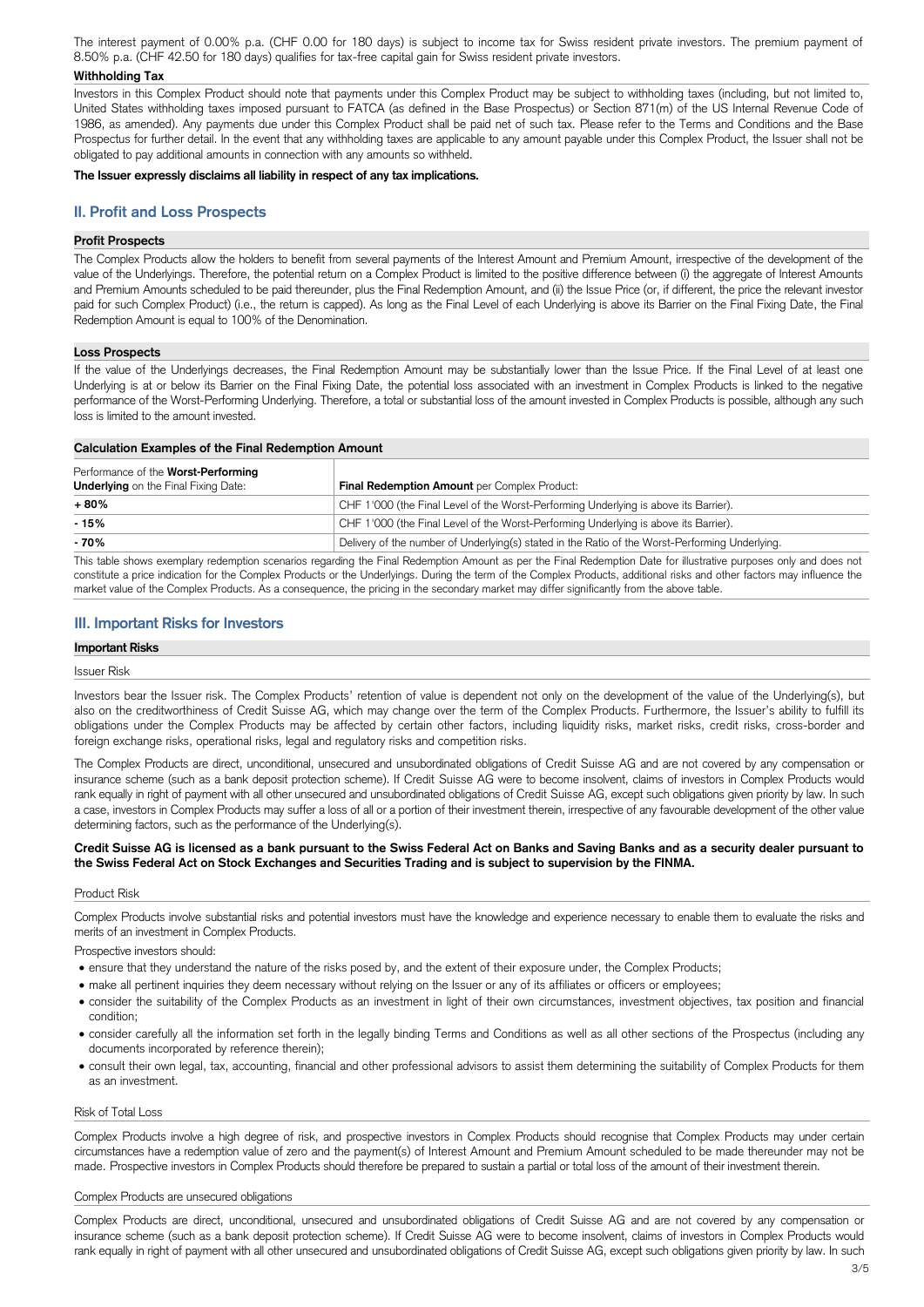a case, investors in Complex Products may suffer a loss of all or a portion of their investment therein, irrespective of any favourable development of the other value determining factors, such as the performance of the Underlyings.

### Capped Profit Potential

Investors in Complex Products should be aware that the profit potential in relation thereto is capped. Therefore, a direct investment in the Underlyings may lead to a greater return than an investment in the Complex Products.

## Unpredictable Market Value of the Complex Products

The market value of, and expected return on, Complex Products may be influenced by a number of factors, some or all of which may be unpredictable (and which may offset or magnify each other), such as (i) supply and demand for Complex Products, (ii) the value and volatility of the Underlyings, (iii) economic, financial, political and regulatory or judicial events that affect Credit Suisse AG, the Underlyings or financial markets generally, (iv) interest and yield rates in the market generally, (v) the time remaining until the Final Redemption Date, (vi) the difference between the level of any Underlying and the relevant threshold, (vii) Credit Suisse AG's creditworthiness and (viii) dividend payments on the Underlyings, if any.

#### Trading Market for Complex Products

The trading market for Complex Products may be limited, or may never develop at all, which may adversely impact the market value of such Complex Products or the ability of a holder thereof to sell such Complex Products.

#### Exposure to the Performance of the Underlyings

Complex Products represent an investment linked to the performance of the Underlyings and potential investors should note that any amount payable, or other benefit to be received, under Complex Products will depend upon the performance of the Underlyings. Potential investors in Complex Products should be familiar with the behaviour of the Underlyings and thoroughly understand how the performance of the Underlyings may affect payments (or any other benefit to be received) under, or the market value of, Complex Products. The past performance of the Underlyings is not indicative of future performance. The market value of a Complex Product may be adversely affected by postponement or alternative provisions for the valuation of the level of any Underlying.

#### Exchange Rate Risks

The settlement currency may not be the currency of the home jurisdiction of the investor in the Complex Products. Therefore, fluctuations in exchange rates may adversely affect the market value of a Complex Product or the value of the Underlyings.

#### Broad Discretionary Authority of the Calculation Agent

The Calculation Agent has broad discretionary authority to make various determinations and adjustments under Complex Products, any of which may have an adverse effect on the market value thereof or amounts payable or other benefits to be received thereunder. Any such discretion exercised by, or any calculation made by, the Calculation Agent (in the absence of manifest error) shall be binding on the Issuer and all holders of the Complex Products.

#### Further Product Specific Risks

Investors in the Complex Products should be aware that an investment therein may result in a loss upon redemption if the Final Level of at least one Underlying is at or below its Barrier. Consequently, the potential loss associated with an investment in the Complex Products is linked to the negative performance of the Worst-Performing Underlying, which is the Underlying with the worst performance out of all Underlyings, and investors therein should be prepared to sustain a partial or total loss of their investment.

This risk disclosure notice cannot disclose all the risks. Therefore, potential investors in Complex Products should consult the latest version of the 'Special Risks in Securities Trading' risk disclosure brochure (the 'Risk Disclosure Brochure') and the Prospectus of which the Terms and Conditions of the Complex Products form a part.

The latest version of the Risk Disclosure Brochure can be obtained, free of charge, from the head office of Credit Suisse AG in Zurich, by calling +41 44 333 2144 or via facsimile no: +41 44 333 8403, or accessed via Internet at the Swiss Bankers Association's website: www.swissbanking.org (under the following path: www.swissbanking.org/en/services/library/studies-reports).

#### **Important Notices**

By investing in the Complex Products, an investor acknowledges having read and understood the following terms:

Any information regarding the Underlying(s) contained in this document consists only of a summary of certain publicly available information. Any such information does not purport to be a complete summary of all material information about such Underlying(s) contained in the relevant publicly available information. The Issuer only accepts responsibility for accurately reproducing such information contained in publicly available information. Otherwise neither the Issuer nor any of its affiliates accept further or other responsibility or make any representation or warranty (express or implied) in respect of such information.

The Issuer is acting solely as an arm's length contractual counterparty and neither the Issuer nor any affiliate is acting as the financial advisor or fiduciary of

any potential investor in the Complex Products unless it has agreed to do so in writing.

The information and views contained herein are those of the Issuer and/or are derived from sources believed to be reliable. This document is not the result of a financial analysis and, therefore, is not subject to the 'Directives on the Independence of Financial Research' issued by the Swiss Bankers Association. The contents of this document therefore do not fulfil the legal requirements for the independence of financial analyses and there is no restriction on trading prior to publication of financial research.

**In connection with this Complex Product, the Issuer and/or its affiliates may pay to third parties, including affiliates, remunerations (distribution fee) that may be factored into the terms of this Complex Product. The Issuer and/or its affiliates may also offer such remunerations to third parties in the form of a discount on the price of the product. Receipt or potential receipt of such remunerations may lead to a conflict of interests. Internal revenue allocation may lead to a similar effect. Further information can be found under "Product Description". Finally, third parties or the investor's bank may impose a commission/brokerage fee in connection with the purchase/sale of or subscription to the Complex Product. Investors in the Complex Product may request further information from their bank/relationship manager.**

Where not explicitly otherwise stated, the Issuer has no duty to invest in the Underlying(s) and an investor in Complex Produ cts has no recourse to the Underlying(s) or to any return thereon. The issue price of the Complex Products will reflect the customary fees and costs charged on the level of the Underlying(s). Certain built-in costs are likely to adversely affect the value of the Complex Products.